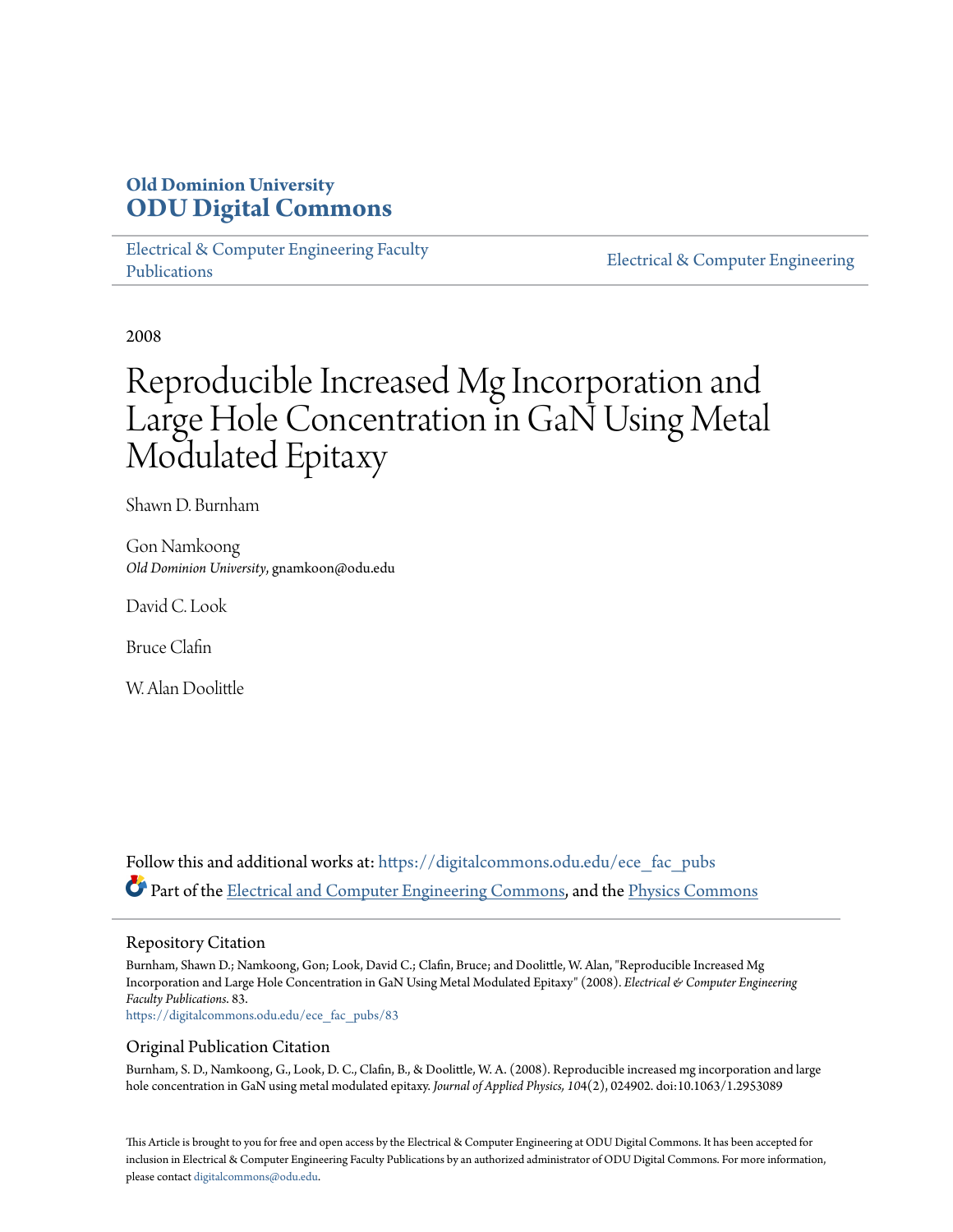### **[Reproducible increased Mg incorporation and large hole concentration](http://dx.doi.org/10.1063/1.2953089) [in GaN using metal modulated epitaxy](http://dx.doi.org/10.1063/1.2953089)**

Shawn D. Burnham,<sup>1[,a](#page-1-0))</sup> Gon Namkoong,<sup>2</sup> David C. Look,<sup>3</sup> Bruce Clafin,<sup>3</sup> and W. Alan Doolittle<sup>1[,b](#page-1-1))</sup> 1 *School of Electrical and Computer Engineering, Georgia Institute of Technology, Atlanta, Georgia 30332, USA* 2 *Electrical and Computer Engineering Department, Old Dominion University, Norfolk, Virginia 23529, USA* 3 *Semiconductor Research Center, Wright State University, Dayton, Ohio 45435, USA*

(Received 11 February 2008; accepted 7 May 2008; published online 17 July 2008)

The metal modulated epitaxy (MME) growth technique is reported as a reliable approach to obtain reproducible large hole concentrations in Mg-doped GaN grown by plasma-assisted molecular-beam epitaxy on *c*-plane sapphire substrates. An extremely Ga-rich flux was used, and modulated with the Mg source according to the MME growth technique. The shutter modulation approach of the MME technique allows optimal Mg surface coverage to build between MME cycles and Mg to incorporate at efficient levels in GaN films. The maximum sustained concentration of Mg obtained in GaN films using the MME technique was above  $7\times10^{20}$  cm<sup>-3</sup>, leading to a hole concentration as high as  $4.5\times10^{18}$  cm<sup>-3</sup> at room temperature, with a mobility of 1.1 cm<sup>2</sup> V<sup>-1</sup> s<sup>-1</sup> and a resistivity of 1.3  $\Omega$  cm. At 580 K, the corresponding values were  $2.6 \times 10^{19}$  cm<sup>-3</sup>, 1.2 cm<sup>2</sup> V<sup>-1</sup> s<sup>-1</sup>, and 0.21  $\Omega$  cm, respectively. Even under strong white light, the sample remained p-type with little change in the electrical parameters. © *2008 American Institute of Physics*. [DOI: [10.1063/1.2953089](http://dx.doi.org/10.1063/1.2953089)]

### **INTRODUCTION**

Although Mg is the most successful *p*-type dopant for GaN, high hole concentrations have been limited by many complications, including a low solubility of Mg into  $GaN$ ,<sup>1</sup> a tendency of Mg to accumulate and segregate at surfaces, $2\pi$ formation of pyramid-shaped defects, $\frac{3}{3}$  a memory effect of Mg in a growth chamber,  $4.5$  a high vapor pressure of Mg at low temperatures,<sup>6</sup> a low sticking coefficient of Mg on GaN, a deep ionization energy of Mg acceptors in GaN, $\overline{7}$  unintentional hydrogen and oxygen doping, $8,9$  $8,9$  a significant compensation of Mg acceptors at high dopant concentrations, $<sup>1</sup>$  and a</sup> drastic dependence of incorporation upon the growth regime or III-V ratio. $10,11$  $10,11$  As a consequence, there is a narrow window of growth conditions, which yield electrically active *p*-type GaN. Furthermore, even low or moderate hole concentrations are often not consistently obtained and are difficult to reproduce due to the Mg incorporation sensitivity to growth conditions. These complications result in large and varied resistances and mobilities in GaN-based devices that rely on *p*-type layers. If hole carrier concentrations were to be increased, and *p*-type doping of GaN standardized, these devices could benefit from better performance and better reliability.

Despite the complications associated with Mg-doped GaN, current state-of-the-art reports show promising results and give a reference for comparison. Mg incorporation as determined by secondary ion mass spectroscopy (SIMS) has been reported to be as high as  $8 \times 10^{20}$  cm<sup>-3</sup> for metal or-

ganic chemical vapor deposition<sup>12</sup> and  $3.5\times10^{20}$  cm<sup>-3</sup> for molecular beam epitaxy (MBE).<sup>[13](#page-4-12)</sup> However, above approximately  $(2-3.5) \times 10^{20}$  cm<sup>-3</sup>, the Mg incorporation begins to decrease with increased Mg flux $13$  and inverts Ga-polar films to N-polar.<sup>14</sup> *M*-plane ( $10\overline{1}0$ ) oriented substrates have been used to achieve a hole concentration as high as  $p=7.2$  $\times$  10<sup>18</sup> cm<sup>-3</sup>.<sup>[15](#page-4-14)</sup> Electrical characterization for current stateof-the-art films grown on *c*-plane substrates is shown in Table  $I^{16-18}$  $I^{16-18}$  $I^{16-18}$  Reasonably high hole carrier concentrations are in the range of  $(1-3) \times 10^{18}$  cm<sup>-3</sup>. However, hole concentrations have been reported to be as high as  $6 \times 10^{18}$  $6 \times 10^{18}$  $6 \times 10^{18}$  cm<sup>-3,18</sup> although the carrier concentration was metastable and significantly reduced upon heating during measurement.

The metal modulated epitaxy (MME) growth technique was developed to specifically address reproducibility issues.<sup>19[–22](#page-5-3)</sup> The MME growth technique is characterized by a group-III (metal) flux much higher than the group-V source, which would normally lead to droplets. However, the metal shutter is modulated to avoid droplet buildup and therefore build and deplete the metal bilayer on the growth surface, yielding smoother surfaces, larger grain sizes, and better reproducibility. The optimal period and duty cycle of the shutter modulation can be determined by monitoring reflection

<span id="page-1-2"></span>TABLE I. Electrical characteristics of state-of-the-art Mg-doped GaN on  $c$ -plane substrates.  $(*)$  The hole concentration reported was metastable and was reduced by half upon annealing.

| Hole concentration $(10^{18} \text{ cm}^{-3})$ |      |      | 6*   |
|------------------------------------------------|------|------|------|
| Mobility $(cm^2 V^{-1} s^{-1})$                | 9    |      | 0.3  |
| Resistivity ( $\Omega$ cm)                     | 0.23 | 1.04 | 3.47 |
| Reference                                      | 16   |      | 18   |

<span id="page-1-0"></span>a)Present address: HRL Laboratories, LLC, Malibu, CA 90265.

<span id="page-1-1"></span>b)Author to whom correspondence should be addressed. Electronic mail: alan.doolittle@ece.gatech.edu.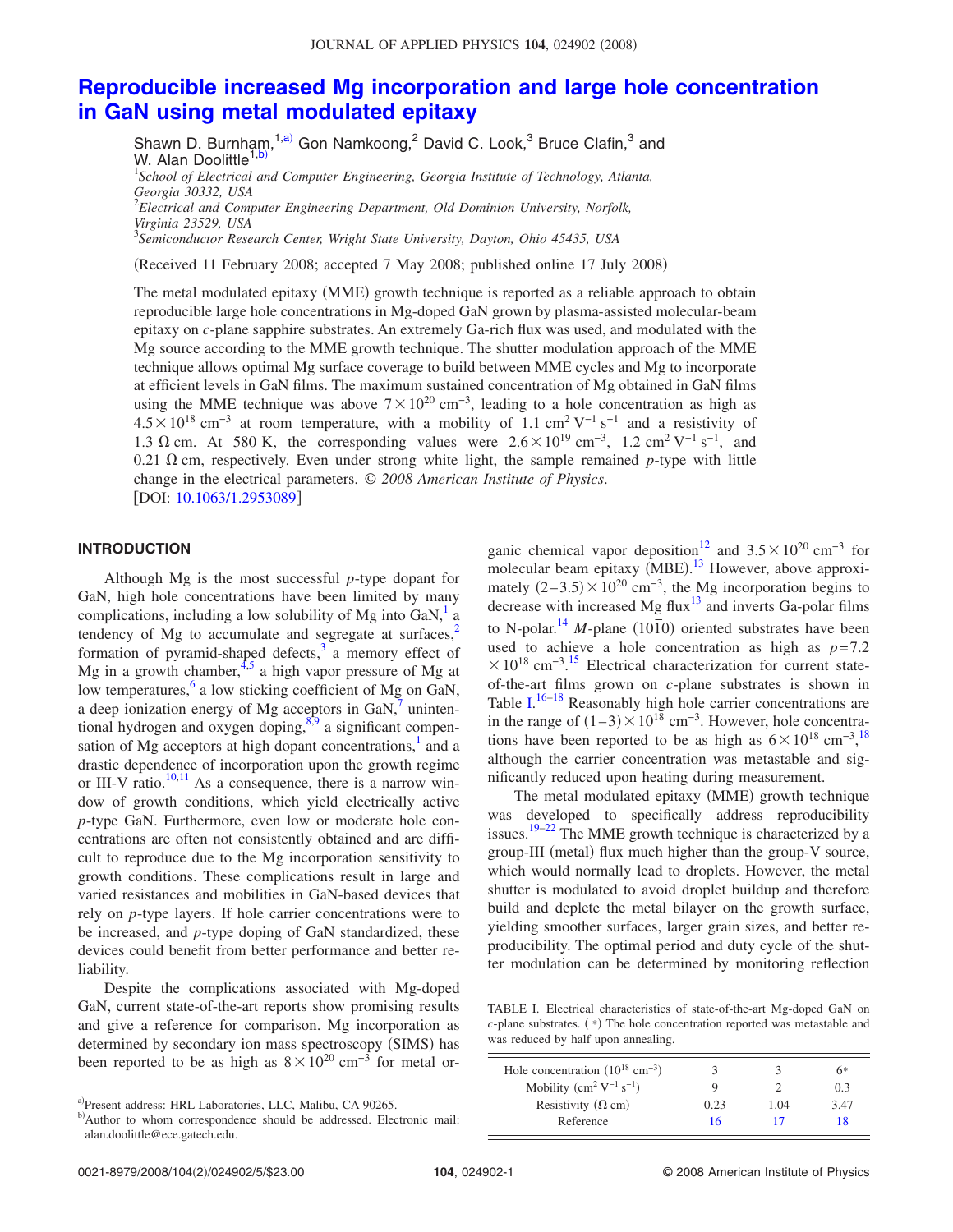## Unmodulated **Droplet-free**

# **Metal Modulated Epitaxy**

<span id="page-2-0"></span>

FIG. 1. (Color online)  $2 \times 2 \mu m^2$  AFM scans of GaN samples grown using unmodulated droplet-free growth conditions and the MME growth technique, showing improved surface roughness and grain size as a result of metal-rich growth enhancing surface migration and lateral growth.

high energy electron diffraction intensity transients.<sup>21</sup> However, until now the effects of a quantitative shutter modulation technique, such as MME, have only been reported for AlN.<sup>19–[22](#page-5-3)</sup> Other groups have used shutter modulation while growing GaN to improve intrarun surface uniformity, but the period and duty cycle were not experimentally determined, resulting in a significantly longer period than what was found necessary in the present work, and the effects on Mg-doped GaN were not discussed.<sup>23</sup> GaN surface morphology is similarly improved by the MME growth technique since it exhibits a laterally contracted metal bilayer much like  $AlN$ .<sup>24–[27](#page-5-8)</sup> Figure [1](#page-2-0) shows  $2 \times 2 \mu m^2$  atomic force microscopy (AFM) scans of a GaN sample grown using unmodulated dropletfree growth conditions compared to a sample grown using the MME growth technique. Both samples were droplet-free after growth and were grown with a substrate temperature of 550 °C but used different Ga fluxes to avoid droplets with the unmodulated growth and to maintain droplet conditions with the MME growth. The height scale of each AFM data in Fig. [1](#page-2-0) is different to exhibit grain size, and grains are highlighted. Surface rms roughness was reduced from 23 to 0.74 nm, or a factor of 31, and the average grain size was increased from 50 to 188 nm, or 276%, using the MME technique compared to unmodulated droplet-free growth. Furthermore, the percent variation of multiple GaN samples grown using the MME growth technique and same growth conditions was 18.7% for rms roughness and 1.57% for the average grain size, demonstrating the level of repeatability achieved with the MME growth technique. However, along with improved GaN morphology, Mg incorporation could also be affected by the shutter transitions. Therefore, this paper will report the results of Mg-doped GaN using the MME growth technique.

### **EXPERIMENTAL PROCEDURES**

The presented epitaxial films were grown in a Riber 32 MBE system with traditional effusion cells for Ga and Al. The Mg source was supplied using a Veeco 200cc Corrosive Series Valved Cracker, as described elsewhere.<sup>10[,28](#page-5-9)-30</sup> A Veeco UNI-Bulb radio-frequency plasma was used for the nitrogen source with 350 W of input power and an input molecular flow rate of 1.3 SCCM (SCCM denotes cubic centimeters per minute at standard temperature and pressure). All expitaxial films in the present experiments were grown on [0001] basal *c*-plane oriented sapphire substrates, approximately 430  $\mu$ m thick, with a polished growth surface and rough backside. Molybdenum was deposited on the rough backside to promote thermal absorption. To maintain high purity in the growth environment and minimize contamination, all samples were chemically cleaned to remove organics before entering the vacuum system. The samples were cleaned with a hot piranha etch, which consisted of a 4:1 mixture of  $H_2SO_4$ :  $H_2O_2$  heated to approximately 90 °C for 10 min. $31$  They were rinsed with de-ionized (DI) water, dried with a nitrogen spray gun, and mounted onto a Veeco UNI-Block sample holder with custom-made molybdenum (Mo) retaining rings and spring plates. To further clean the samples they were then loaded into the high-vacuum introduction chamber, where they were outgassed at 700 °C for  $10 \text{ min.}^{31,32}$  $10 \text{ min.}^{31,32}$  $10 \text{ min.}^{31,32}$ 

To minimize the adverse effects of mismatch, lowtemperature nitridation and high-temperature AlN buffer layers were grown before growing the GaN films.<sup>33</sup> Nitridation of the sapphire substrates was done at 200  $^{\circ}$ C for 1 h.<sup>34</sup> The AlN buffer layer was grown using the MME growth technique<sup>22</sup> with a substrate temperature of 800  $^{\circ}$ C, an Al cell temperature of 1150 °C  $[3.85\times10^{-7}$  Torr, beam equiva-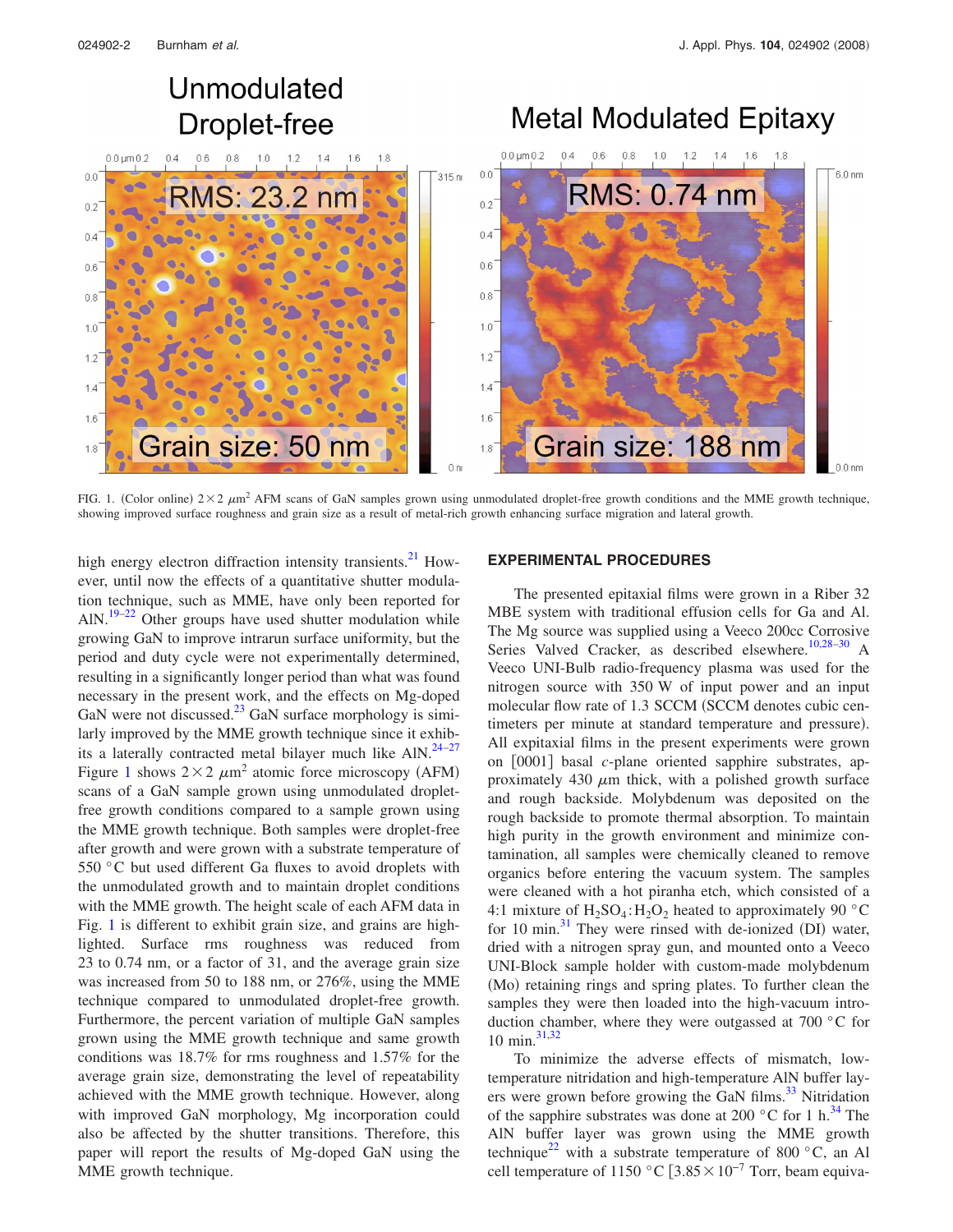<span id="page-3-0"></span>

FIG. 2. (Color online) Electrical characterization values of Mg-doped GaN films. From left to right: film grown with 550 °C substrate temperature and 290 °C Mg bulk temperature, sample grown with the same substrate temperature but with a 300 °C Mg bulk temperature, and sample grown with the same Mg bulk temperature but with a 500 °C substrate temperature.

lent pressure (BEP)], and a modulation of 10 s for the shutter closed and open time. This resulted in a growth rate of approximately 0.5  $\mu$ m/h. Therefore, for a target AlN buffer layer thickness of 100 nm, the AlN film was grown for approximately 12 min. For the electrically active Mg-doped GaN epitaxial films, the substrate temperature was between 500 and 550 °C. Furthermore, the Mg bulk temperature was between 290 and 300 °C. The Ga cell temperature was 990 °C  $(5.32 \times 10^{-7}$  Torr, BEP), the Mg valve tip temperature was 900 °C, and the valve position was set to the open position of 100 mils, in the range of  $0-300$  mils for fully closed to fully open. To implement the MME growth technique, both the Ga and Mg shutters were modulated using simultaneous 10 s with shutters open and 10 s with shutters closed.

### **DISCUSSION**

Electrical characterization of the electrically active films was done using the van der Pauw method for resistivity and Hall coefficient measurements,  $35,36$  $35,36$  and the data are shown in Fig. [2.](#page-3-0) Hole carrier concentration ranged from 2.0  $\times 10^{17}$  to 4.5  $\times 10^{18}$  cm<sup>-3</sup>, with corresponding mobility from 9.7 to 1.1 cm<sup>2</sup> V<sup>-1</sup> s<sup>-1</sup> and resistivity from 2.9 to 1.3  $\Omega$  cm. The average percentage variation of samples grown with the same target electrical properties was 7.7% for hole concentration, 23.6% for mobility, and 21.4% for resistivity. The higher hole concentration was achieved with a substrate temperature lower than that used for the other two Mg-doped GaN samples, which indicates that a lower substrate temperature allows incorporation of more Mg because of the high Mg vapor pressure. The unusually large hole carrier concentration of  $4.5\times10^{18}$  cm<sup>-3</sup> can be ascribed not only to the low growth temperatures, but also to the improved crystal quality from the MME technique and an enhanced Mg incorporation by shutter modulation, described later. Furthermore, attempting to repeat the highest hole concentration resulted in remarkably good repeatability, even better than av-

<span id="page-3-1"></span>

FIG. 3. (Color online) SIMS data for Mg-doped GaN sample with constant doping to illustrate uniform doping using the MME growth technique with high Mg incorporation. The average incorporation level of Mg is 7  $\times$ 10<sup>20</sup> cm<sup>-3</sup>. Mg, Ga, and Al signals mix at a depth of approximately 0.4  $\mu$ m because of crater rounding at the film interface.

erages presented above. For samples grown two weeks apart, with Ga and Mg fluxes varied slightly, hole concentrations were  $4.51 \times 10^{18}$  and  $4.42 \times 10^{18}$  cm<sup>-3</sup>, or less than 2% variation, regardless of sample thickness (0.38 and 0.52  $\mu$ m, respectively). This enhanced repeatability is likely due to the incorporation limited growth dictated by the MME growth technique and the subsequent inability of Mg to build up to a surface concentration high enough to result in inversion of the polarity and reduction in incorporation. Further Hall coefficient measurements were taken at higher temperatures and at room temperature with variable illumination to observe the effect on electrical characteristics. At 580 K, the hole concentration was increased to  $2.6\times10^{19}$  cm<sup>-3</sup>, with an associated mobility of 1.2 cm<sup>2</sup> V<sup>-1</sup> s<sup>-1</sup> and resistivity of  $0.21 \Omega$  cm. Finally, strong white light produced very little change in the electrical parameters at room temperature. These results confirm the consistent *p*-type characteristic and nature of this material.

According to SIMS, enhanced Mg incorporation was demonstrated with a substrate temperature of 550 °C, and a Mg bulk temperature of 330 °C, although the Mg incorporation was much higher than that found for films with large hole concentrations. The resulting material with the highest Mg incorporation was highly resistive, beyond the measurement capability of the Hall measurement system. The uniformity of Mg doping is illustrated in Fig. [3,](#page-3-1) which shows the SIMS data for the bulk Mg-doped GaN sample with a consistent Mg incorporation level of approximately 7  $\times$  10<sup>20</sup> cm<sup>-3</sup>, without abrupt Mg incorporation levels despite the shutter modulation approach. In the figure, the deviations at the extremities are due to non-steady-state surface effects $37$  and the mixing of secondary ion species at the matrix change (substrate interface) at approximately  $0.4 \mu m$ due to a nonflat crater bottom. In previous reports without the MME growth technique, Mg concentrations were not sustainable above approximately  $3 \times 10^{20}$  cm<sup>-3</sup> but were decreased with further Mg exposure or increased Mg fluxes $13$ as a result of surface segregation effects.<sup>2</sup> It was found that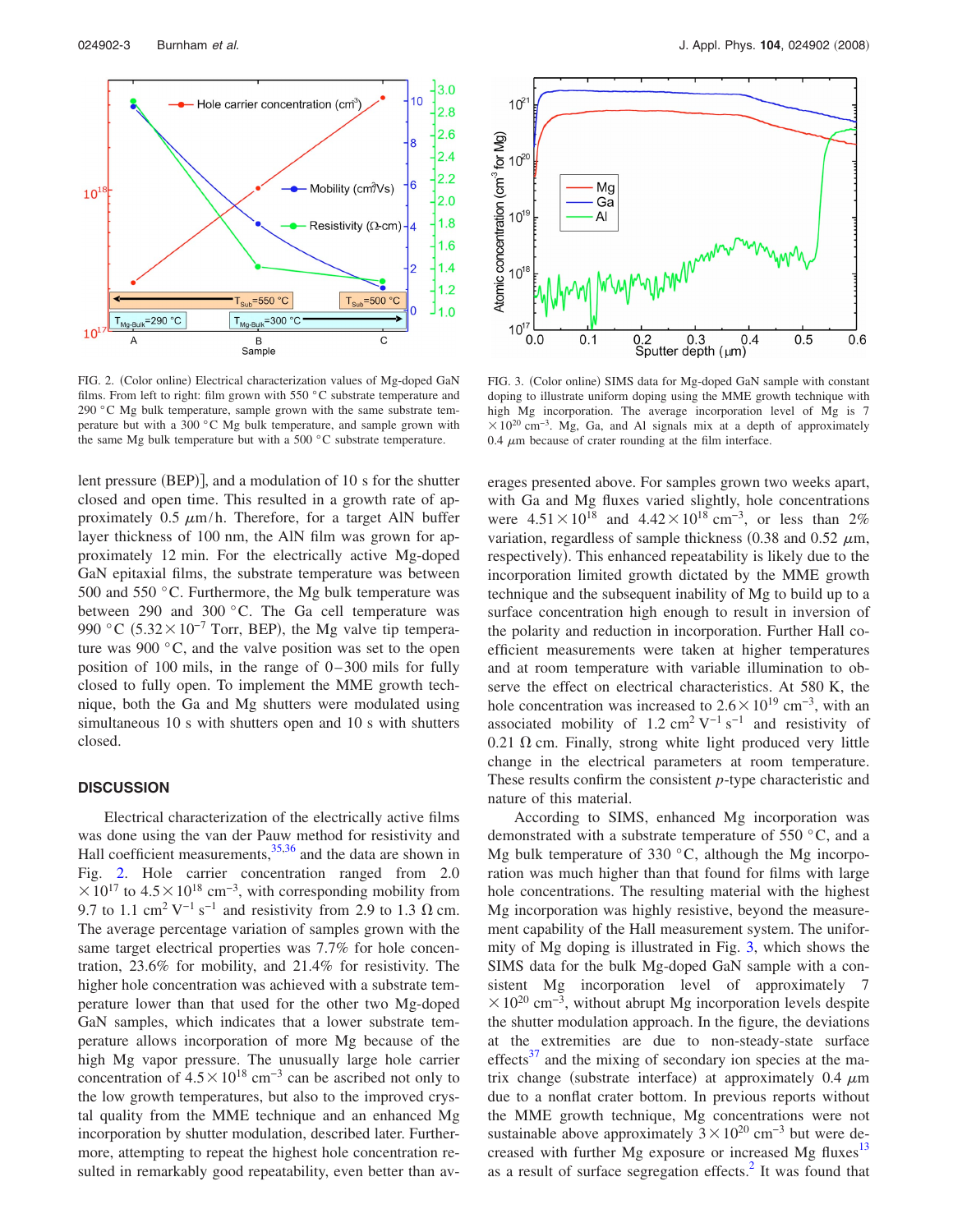higher Mg fluxes eventually saturate the GaN surface with Mg, defining the saturation limit of Mg on GaN. As Mg continues to accumulate on the surface of GaN beyond the saturation limit, Ga-polar films eventually invert to N-polar GaN, $^{14}$  which results in the reduction of Mg incorporation.<sup>2</sup> However, the MME growth technique results in sustained higher Mg incorporation levels, unlike that experienced with the traditional growth techniques.

This enhanced Mg incorporation effect of MME can be examined in the two distinct growth regimes below and above the Mg saturation limit of Mg and can be related to established theoretical models.<sup>38</sup> However, the established theoretical models are presently incapable of examining the lowest Mg concentration cases below the critical Mg flux because of computational limitations. Thus, the following analysis is based on phenomenological surface physics. Experimentally, below the saturation limit of Mg in GaN, the level of Mg doping is consistent between the unmodulated and MME growth techniques, and it is likely that all deposited Mg are either consumed or desorbed between MME cycles. However, at the saturation limit and above, where computational aids can be validated, there are drastic differences between the unmodulated and MME growth techniques. For Ga-polar material grown with N-rich conditions, it has been shown<sup>38</sup> that stable configurations of Mg in the second bilayer of the GaN crystal lattice form above 0.5 ML (monolayers) of Mg and that stable configurations exist without defect generation up to 1 ML Mg. However, in all of the stable configurations, the majority of Mg exists on the surface. $38$  Furthermore, in the intermediate Ga-rich regime with a Ga bilayer, Mg atoms will replace Ga atoms in the bilayer to form Mg concentration in the metal bilayer. The resulting Mg concentration in the bilayer forms a stable configuration at the interface between the bilayer and the GaN film between 0.5 and 1 ML Mg, with Mg in the second bilayer of the GaN crystal lattice. In other words, negligible amounts of Mg are incorporated into GaN below 0.5 ML Mg, and while some Mg is incorporated into the GaN film during growth above 0.5 ML Mg, Mg also forms stable structures on the sample surface. Above 1 ML Mg, the local polarity is changed from Ga-polar to N-polar, and Mg incorporation is drastically reduced.

Therefore, a Mg adsorbed atom (adatom) is able to remain on the GaN surface in a stable configuration beyond the period of MME when Mg surface coverage is below 0.5 ML Mg. The Mg surface coverage will then continue to build up to higher levels with further cycles of MME until a coverage of 0.5 ML Mg is reached when some of the Mg will be incorporated into the film. The unincorporated Mg will remain on the surface in a stable configuration and continue to supply Mg to the growing GaN film, as with the case of the closed shutter with the MME technique, and the film will remain Ga-polar as long as the surface coverage does not reach or exceed 1 ML Mg. This would be indicated by a drastic reduction in Mg incorporation with the change to N-polar, which is not observed in Fig. [3,](#page-3-1) so it is believed that this limit is never exceeded in the current MME experiments. Therefore, the MME growth technique is able to maintain a sufficient Mg surface coverage to incorporate high Mg concentrations without exceeding the surface concentration limit and therefore inverting the polarity to N-polar. The ability of MME to maintain optimal growth conditions is a result of the shutter modulation approach, which allows Mg surface coverage to build between MME cycles and continuously incorporate at the optimal level.

### **CONCLUSION**

The MME growth technique has been shown to improve the morphology of both AlN (Ref. [21](#page-5-5)) and GaN due to the increased adatom migration and improved lateral growth. For GaN grown with MME, grain size was increased to nearly 200 nm with percentage variation of less than 1.6%. The effect of the shutter modulation technique on Mg incorporation was observed for Mg-doped GaN. Consistent electrically active Mg-doped GaN was achieved with hole concentrations up to  $4.5\times10^{18}$  cm<sup>-3</sup>, with an average percentage variation of less than 8%. The SIMS analysis shows that Mg doping is uniform and consistent throughout the bulk of the film despite the transient shutter modulation, with concentrations up to  $7 \times 10^{20}$  cm<sup>-3</sup>. Previous studies on the energetics of Mg incorporation on GaN were used to explain the mechanism of increased and repeatable Mg incorporation and hole carrier concentration. With the increased hole carrier concentration and improved repeatability offered by the MME growth technique, GaN-based devices, which rely on *p*-type layers, can benefit from the increased performance and improved reliability.

#### **ACKNOWLEDGMENTS**

The authors would like to acknowledge funding for this work from AFOSR MURI monitored by Dr. Donald Silversmith and ONR Basic Science Grants monitored by Dr. Paul Maki.

- <span id="page-4-0"></span><sup>1</sup>C. G. Van De Walle, C. Stampfl, and J. Neugebauer, J. Cryst. Growth **189–190**, 5050 (1998).
- <span id="page-4-1"></span> $A^2$ A. J. Ptak, T. H. Myers, L. T. Romano, C. G. Van De Walle, and J. E. Northrup, [Appl. Phys. Lett.](http://dx.doi.org/10.1063/1.1339255) **78**, 285 (2001).
- <span id="page-4-2"></span><sup>3</sup>P. Vennegues, M. Benaissa, B. Beaumont, E. Feltin, P. De Mierry, S. Dalmasso, M. Leroux, and P. Gibart, [Appl. Phys. Lett.](http://dx.doi.org/10.1063/1.1306421) **77**, 880 (2000).
- <span id="page-4-3"></span><sup>4</sup>Y. Ohba and A. Hatano, [J. Cryst. Growth](http://dx.doi.org/10.1016/0022-0248(94)91053-7) **145**, 214 (1994).
- <span id="page-4-4"></span><sup>5</sup>B. Y. Ber, Y. A. Kudriavtsev, A. V. Merkulov, S. V. Novikov, D. E. Lacklison, J. W. Orton, T. S. Cheng, and C. T. Foxon, [Semicond. Sci.](http://dx.doi.org/10.1088/0268-1242/13/1/010) **[Technol.](http://dx.doi.org/10.1088/0268-1242/13/1/010) 13**, 71 (1998).
- <span id="page-4-5"></span>D. R. Lide, *CRC Handbook of Chemistry and Physics*, 78th ed. CRC, Boca Raton, FL, 1997).
- <span id="page-4-6"></span>I. Akasaki, H. Amano, M. Kito, and K. Hiramatsu, J. Lumin. **48–49**, 666  $^{(1991)}_{81\text{ Nous}}$
- <span id="page-4-7"></span> $^{8}$ J. Neugebauer and C. G. Vandewalle, *[Phys. Rev. Lett.](http://dx.doi.org/10.1103/PhysRevLett.75.4452)* **75**, 4452 (1995).
- <span id="page-4-8"></span><sup>9</sup>B. C. Chung and M. Gershenzon, [J. Appl. Phys.](http://dx.doi.org/10.1063/1.351848) 72, 651 (1992).
- <span id="page-4-9"></span><sup>10</sup>S. D. Burnham, W. A. Doolittle, G. Namkoong, and W. Henderson, Mater. Res. Soc. Symp. Proc. **798**, 479 (2004).
- <span id="page-4-10"></span><sup>11</sup>I. Berishev, E. Kim, A. Fartassi, M. Sayhi, and A. Bensoula, [J. Vac. Sci.](http://dx.doi.org/10.1116/1.581744) [Technol. A](http://dx.doi.org/10.1116/1.581744) 17, 2166 (1999).
- <span id="page-4-11"></span><sup>12</sup>P. Kozodoy, H. L. Xing, S. P. DenBaars, U. K. Mishra, A. Saxler, R. Perrin, S. Elhamri, and W. C. Mitchel, [J. Appl. Phys.](http://dx.doi.org/10.1063/1.372098) 87, 1832 (2000).
- <span id="page-4-12"></span>. 13G. Namkoong, W. A. Doolittle, and A. S. Brown, [Appl. Phys. Lett.](http://dx.doi.org/10.1063/1.1334942) **<sup>77</sup>**, 4386 (2000).
- <span id="page-4-13"></span><sup>14</sup>V. Ramachandran, R. M. Feenstra, W. L. Sarney, L. Salamanca-Riba, J. E. Northrup, L. T. Romano, and D. W. Greve, [Appl. Phys. Lett.](http://dx.doi.org/10.1063/1.124520) **75**, 808  $(1999)$
- <span id="page-4-14"></span><sup>15</sup>M. McLaurin, T. E. Mates, and J. S. Speck, [Appl. Phys. Lett.](http://dx.doi.org/10.1063/1.1977204) **86**, 262104  $(2005).$